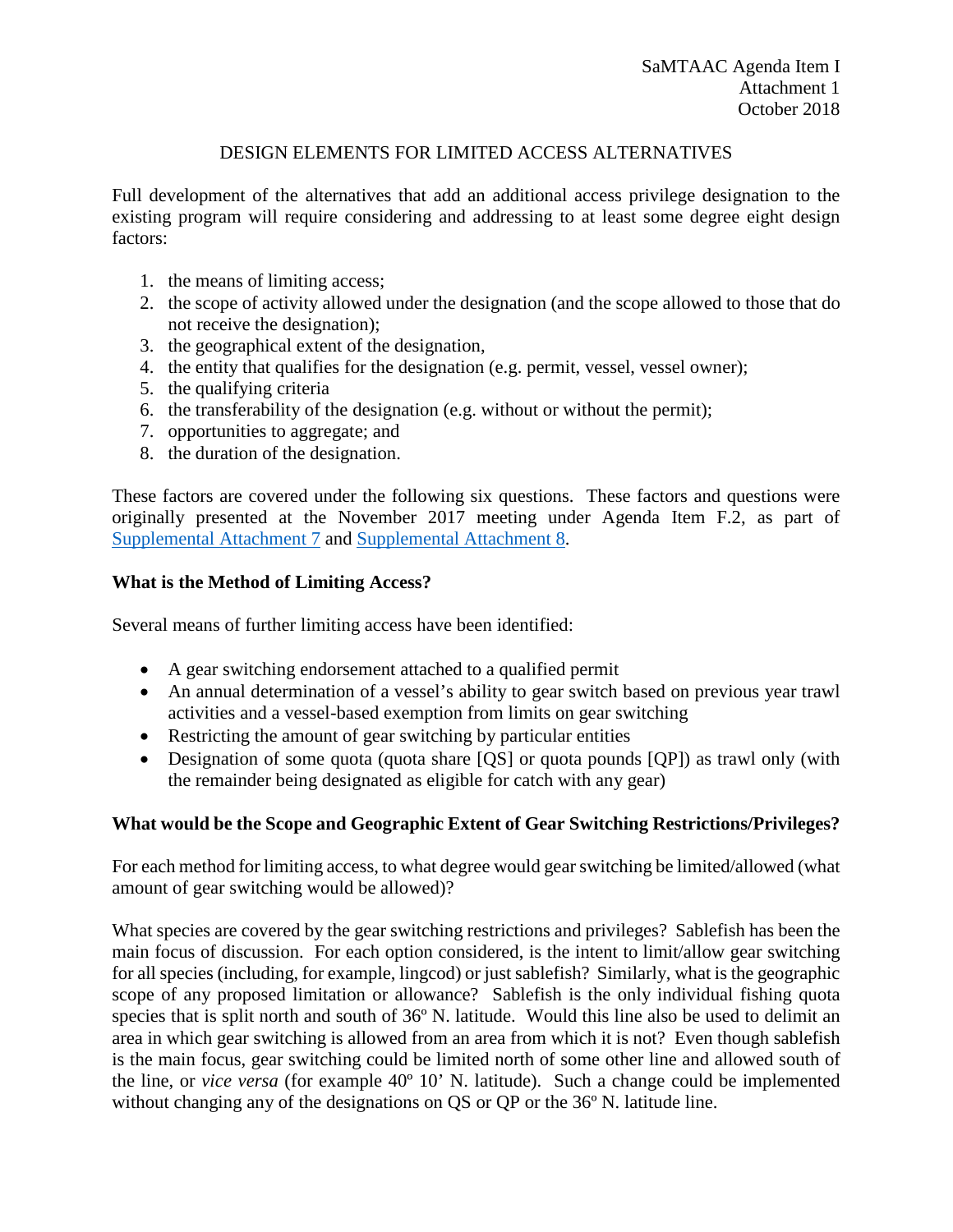For proposals that would change the designation of sablefish north quota, to allow some quota to be reserved for use only with trawl gear and other to be used with any gear (gear switched), would there be any reason to also limit gear switching for other types of quota?

## **What Entity Qualifies for the Designation?**

Closely related to the method of limiting access, which includes identification of the entity whose access would be limited, is identification of the entity that would be evaluated to determine qualification. For example, limited entry permit history might be evaluated to determine whether the limited entry permit qualifies for a sablefish endorsement. However, it would also be possible to evaluate the history of a vessel or the vessel owner and provide an endorsement for a limited entry permit currently associated with that vessel or vessel owner.

The choice of the entity that meets qualification criteria (together with the criteria) has implications for such things as the consideration of recent and historic participation, fairness and equity, and administrative burden. For example, if criteria are based on the activity of owners, then after a control date there may be only limited opportunity for new entry into the activity, until the new limitation policy is completed and implemented. This is because it would be difficult for a newly entering owner to meet qualification criteria. Thus, their new investments might be placed at risk. On the other hand, if the activity of a vessel or permit is evaluated to determine qualification, then during policy development new fishermen may enter the fishery as owners by acquiring a vessel or permit (this also would allow for exit by, for example, those wanting to retire).

Limitations of the data system may limit the ability to allocate based on certain entities. For example, a reallocation of QS among QS owners based on the use of related QP would be difficult, since QP are transferred to and between vessel accounts and there is not a direct link between the QP and the QS account that originated the QP. However, it might be possible to establish a qualification criteria based on a link between ownership of a QS account and the ownership of a vessel or vessel account, where such links exist.

# **What are the Qualifying Criteria?**

Once the entity that must qualify is identified, then the criteria that they must meet in order to qualify need to be determined. A September 15, 2017 control date is in place to support development of the qualifying criteria.

One issue to be addressed is the link between the qualifying criteria and the scope of the restriction. For example, some of the preliminary ideas and data have focused on qualifying criteria based on sablefish north of 36º N. latitude If that focus is maintained but the scope of the restriction is gear switching for all species or sablefish in all areas, a rationale would need to be provided justifying the link between the northern sablefish focused criteria and the more extensive restrictions.